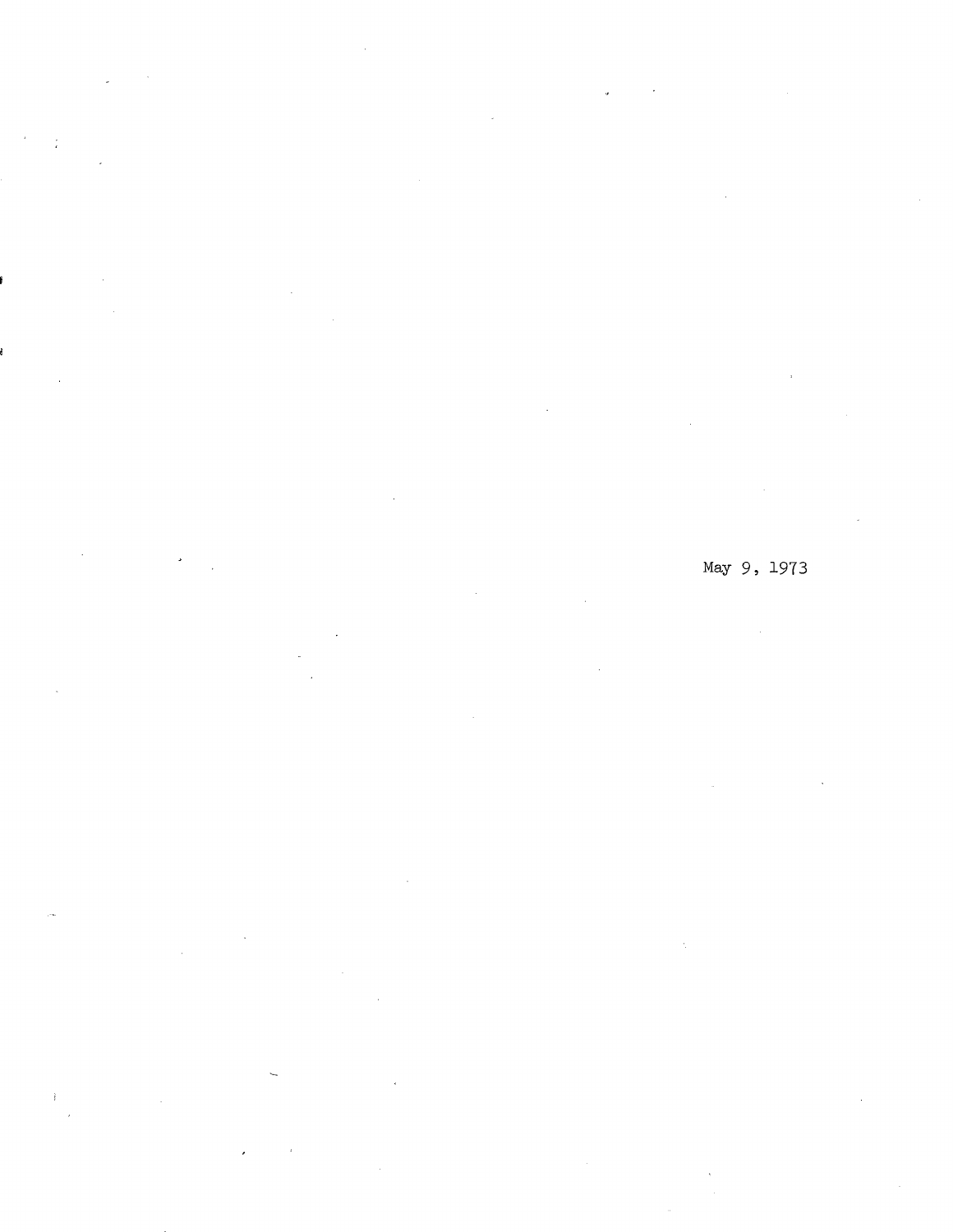#### THE UNIVERSITY **OF MANITOBA**

# **Inter-Departmental Correspondence**

 $_{\text{DATE}}$  May 2, 1973

## **TO** ALL MEMBERS OF SCIENCE EXECUTIVE COMMITTEE

**FROM G.** Richardson, Secretary - Science Executive Committee **SUBJECT:** 

The Sixteenth Meeting of the Executive Committee of Faculty Council has been scheduled for Wednesday, May 9th, 1973, at  $2:40$  p.m. in the Faculty Conference Room, 250Allen.

#### AGENDA

Adoption of the minutes of the 15th of April and the Special Meeting of the  $1.$ Executive Committee.

 $2.$ Matters arising therefrom.

- $3.$ Communications.
- Selection of the winners of the University Gold Medal in Science (General) 4. and Science (Honours).
- Executive Committee requested by Faculty Council to consider "proxy  $5.$ votes" at Council elections.
- Letter from Professor Mount re: examination schedule.  $6.$
- 7. Further information on the Lamontagne Report.

8. Second Degree Regulations.

9. Continued discussion on the proposed Honours regulations.

10. Fees for Honours students.

- 11. Request from the Science Advisory Committee that the Executive Committee discuss the problems associated with the long loan period afforded academic staff by the Library.
- 12. Discussion on Departmental Councils.

Other business.

 $GR/1m$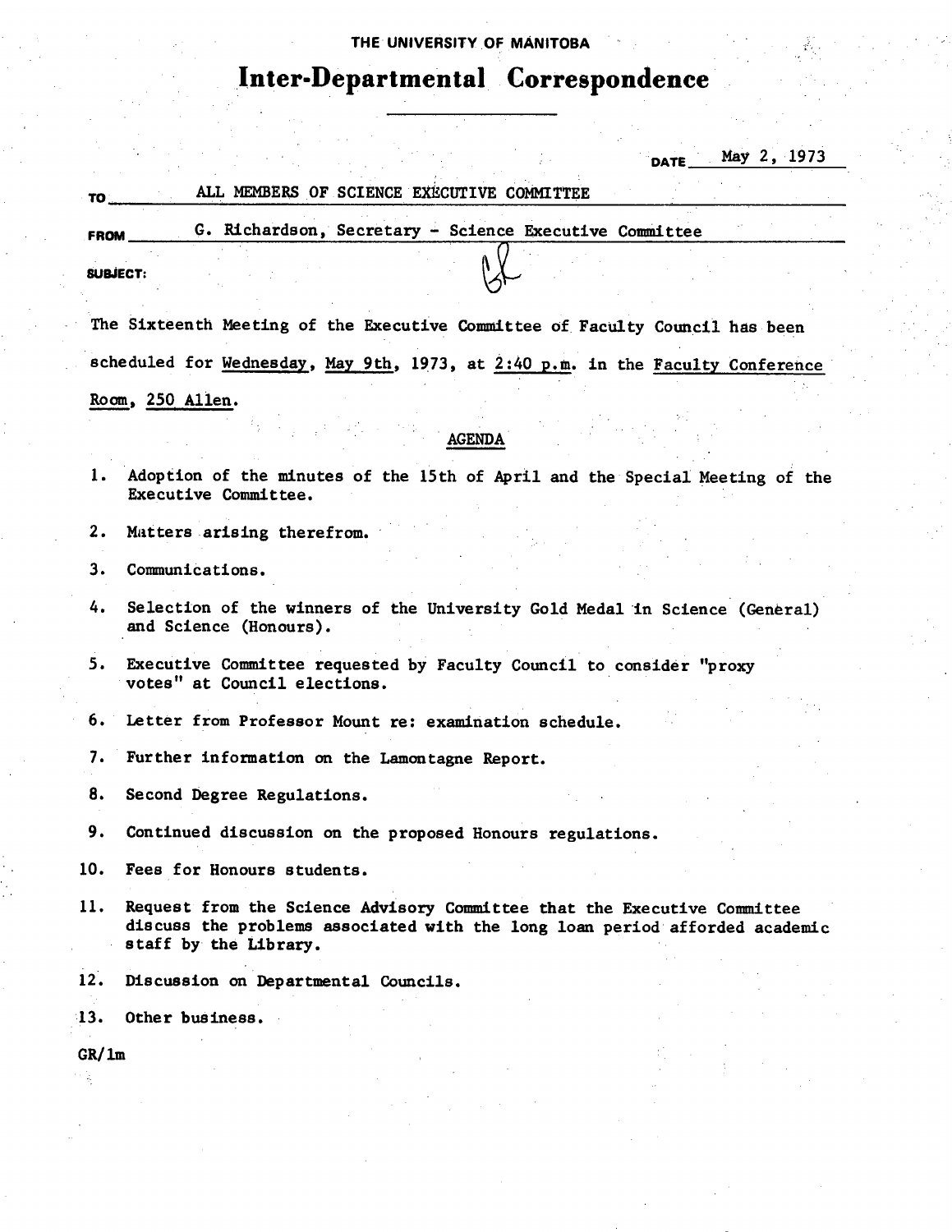Minutes of the sixteenth meeting of. the Executive Committee of Faculty Council held on Wednesday, May 9, 1973, at 2:40 p.m. in the Faculty Conference Room, 250 Allen Building.

Members Present: Dean R.D. Connor, Chairman; Professors I. Cooke, P.K. Isaac, D. Punter, J. Reid, B. Macpherson, G.E. Dunn; Mr. G. Richardson, Secretary.

Regrets: Professor B.K. Kale.

Guests: Mr. R. McDole

#### 1. Minutes of the Fifteenth and Special Meetings.

The minutes of the fifteenth meeting of the Executive Committee held on April 2, 1973, were adopted. Dunn (Punter).

The minutes of the Special Meeting held on April 9, 1973, were adopted. Macpherson (Cooke).

#### 2. Matters Arising Therefrom.

There were no matters arising out of the minutes that were not covered by the agenda.

#### 3. Communications.

There were no communications.

#### 4. Selection of the Gold Medal Winners.

The Chairman asked Mr. McDole to speak to this matter.

After distributing a prepared list of Gold Medal candidates, Mr. McDole explained that the Gold Medal was awarded to the student with the highest average in the last year of his (or her) programme.

Referring to the Bachelor of \$cience (Honours) programme, Mr. McDole pointed out that although all five candidates had a sessional grade point average of 4.00, the modified grade point average, which takes into consideration the A+ marks, indicated that Mr. G. A. Rose emerged with a 4.41 average, the next best average

 $\cdots$  /2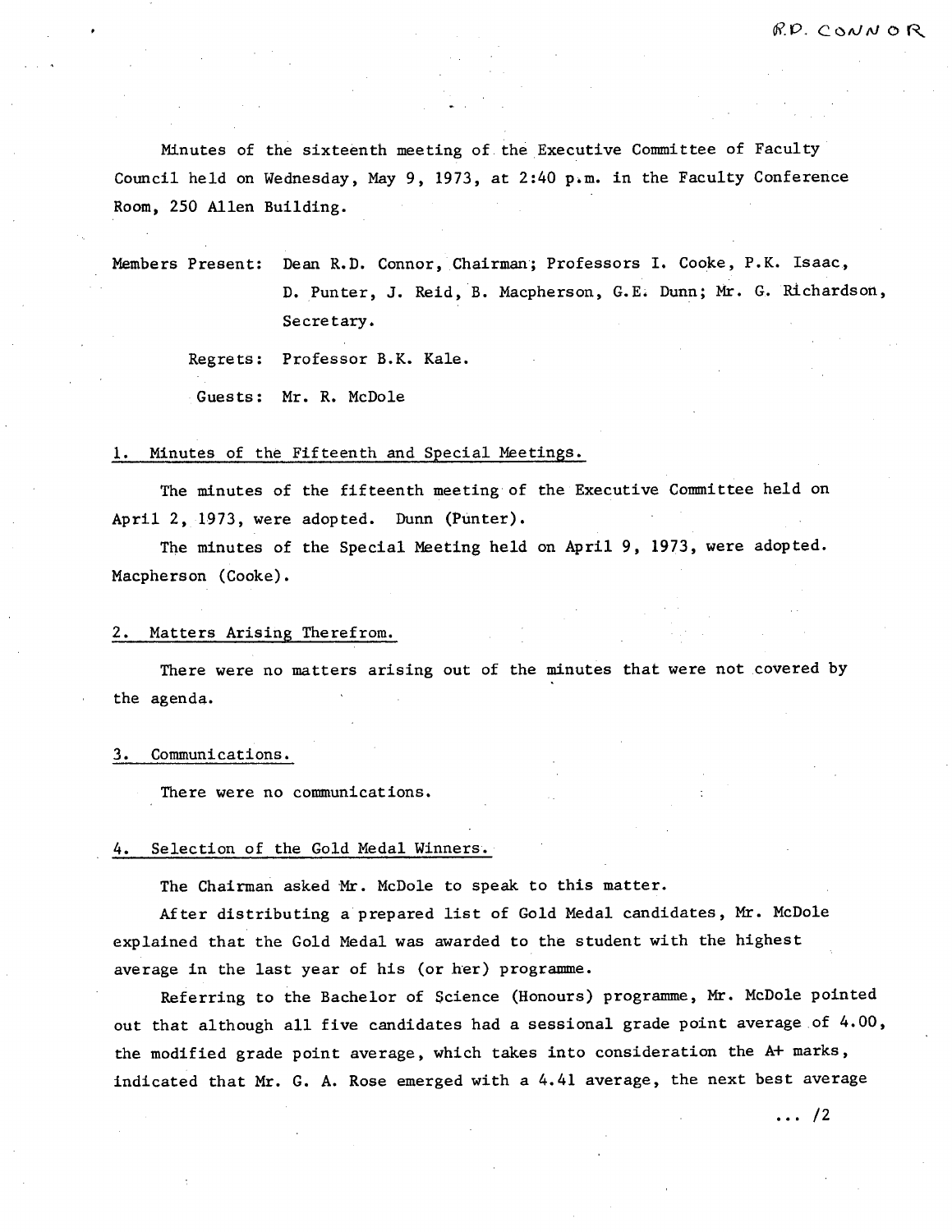being  $4.35$ . Based on this, Mr. McDole recommended the award be made to Mr. Rose. After some discussion and examination of records, it was moved by Dean Cooke

(Punter) that: "the Gold Medal for the Bachelor of Science (Honours) programme

go to ROSE, Graham Arthur, 783060."

 $Unanimous.$ 

For the Bachelor of Science (General) medal, Mr. McDole indicated that there was only one candidate with a grade point average of 4.00, and it would be his recommendation that the Gold Medal be awarded to that student.

After some discussion and examination of records, it was moved by Dean Cooke (Macpherson) that:

> "the Gold Medal for the Bachelor of Science (General) programme be awarded to NESICH, Rita, 681080."

> > Unanimous.

### 5. Consideration of Proxy Votes at Faculty Council.

As a result of a motion made at the last Faculty Council meeting, the Executive Committee was requested to recommend on the matter of proxy votes at future elections.

In discussing the appropriateness of proxy votes, the Committee considered the possibility of conducting the entire election by mail ballot and although this subject had been discussed some time back and rejected, the idea was well received at this time. The members realized.that there were difficulties involved with such a system, but they felt these were mostly mechanical and could be overcome. Dean Cooke replied to the comment that tampering was possible by saying that there were various ways of conducting mail ballotting that ensure against this.

It was moved by Professor Reid (Dunn) that:

"the Executive Committee recommends the implementation of mail ballot for Faculty Council elections, subject to an acceptable plan being presented."

#### Carried nem con.

The Chairman stated that should Faculty Council not agree to this recommendation, then the Executive would again discuss the matter of proxy votes.

 $\ldots$  /3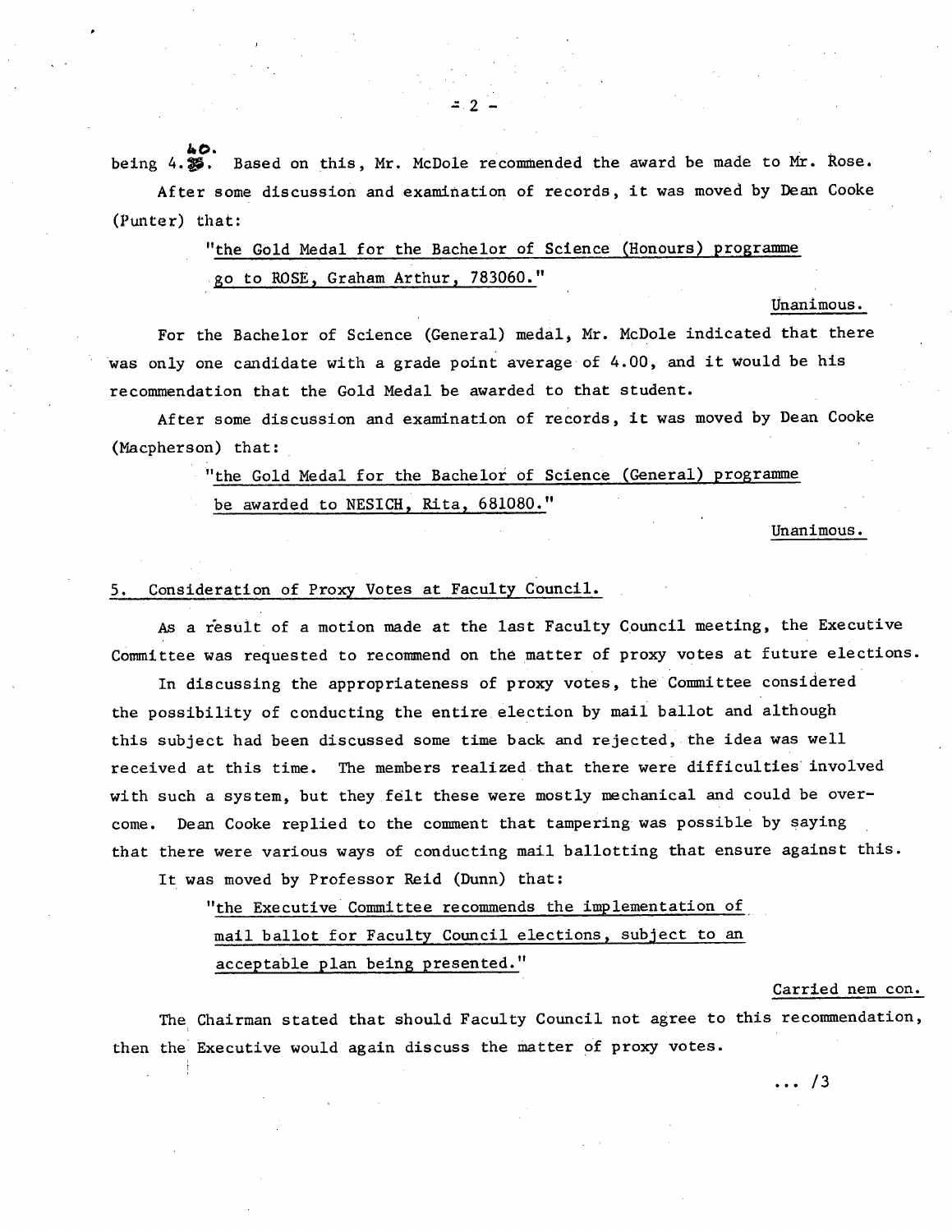#### Letter from Professor Mount re: Examination Schedules.

The Chairman read a letter that he had received from Professor Mount of the Department of Statistics. The letter outlined Professor Mount's feelings towards the closeness of the examination schedule to the end of term, the fact that it was possible for a student to have as many as three final examinations in the first week, and finally, suggested that study week be put between the end of classes and the start of final examinations.

 $-3 -$ 

A brief discussion followed with the members expressing their feelings towards this matter. It was noted that at one time there was one week between the end of classes and the start of examinations, but this was changed at the request of the students themselves. It was their feeling that this week would be of more value as a study week in mid-February. Professor Dunn suggested that a student might be better prepared for the eventuality that he had to write several of his final examinations during the week immediately after classes, if the examination schedule was put in the current year's calendar.

The Chairman concluded the discussion by saying that the matter was really a campus-wide problem and as such should be dealt with by a Senate committee, most likely the Committee on the Academic Year. The Committee agreed that the Chairman should pass this concern onto the Chairman of this committee and at the same time advise Professor Mount of this.

#### Lamontagne Report.

The Secretary reported that the Faculty of Graduate Studies had forwarded to the Lamontagne Committee, the comments of its meeting on the Report. It appears, however, that no official report was sent by the University on this matter.

After a brief discussion, it was agreed that this faculty would not draft a reply to the Report. There were several reasons that prompted this decision namely, the time involved in preparing a worthwhile reply, the lateness, and the fact that there was now a subsequent report (Bonneau-Corry).

Commes outside the Faculty.

The Chairman asked Dean Cooke to speak to this item. Dean Cooke requested that the Committee comment on a prepared draft (appended) outlining the courses from outside the Faculty that were available to Science students, before tackling

 $\cdots$  /4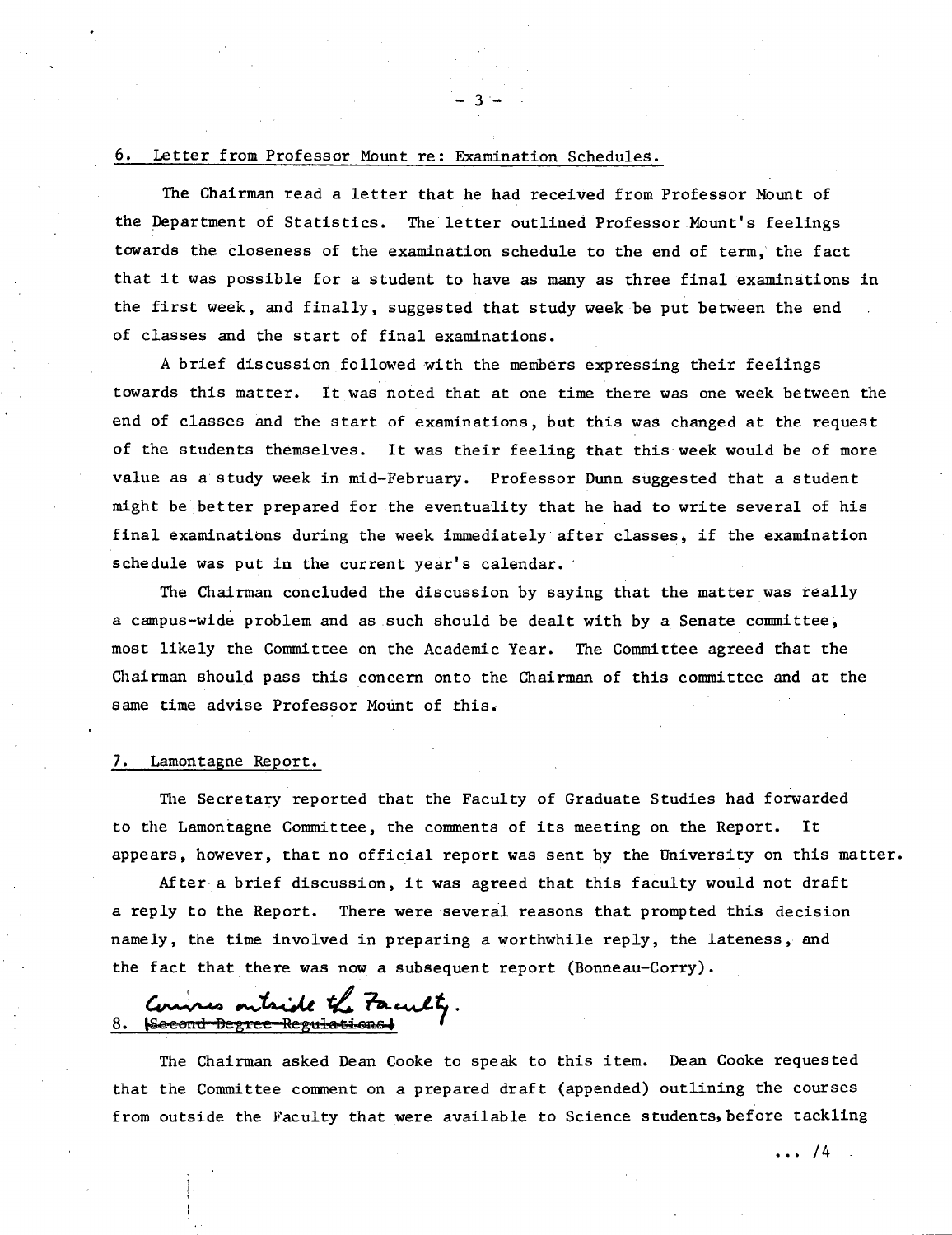the Second Degree Regulations. The Committee agreed.

Dean Cooke explained the prepared material that was distributed to the members. Essentially, the Student Standing Committee was proposing that the following categories of courses be made available to students in the Bachelor of Science (General) programme.

 $-4-$ 

- Required Science courses 8. A.
- B. Courses from the special list - not more than 3.
- $C_{\bullet}$ Courses from the Faculties of Arts and Science up to 7 depending on choices in B and D.
- D. Unrestricted courses - not more than 1.

Any combination of the last three categories would be acceptable to the Faculty. The special list as it now stands contains 21 courses from the Faculties of Agriculture, Architecture, Medicine, School of Art and School of Music. only restriction on the "unrestricted" category would be that the student may not be allowed to take the course (some faculties or schools might not vish Science students enrolled in their courses) and secondly, that the courses do not overlap.

Dean Cooke concluded by saying that the impression that he had received from Faculty Council was that Council wanted an unrestricted course and not more than three other courses from outside Arts and Science. The maximum of three limit was stipulated because of the number of courses on the list from the School of Music, e.g. 10.

Professor Macpherson noted that the courses comprising the special list had all been closely scrutinized by the Faculty Committee before their inclusion, therefore he questioned the restriction put on that category. It was also his feeling that the Arts courses should be included in the special list and with this he moved (Reid) the following amendment to the first paragraph of the distributed draft which would then read:

> "Of the courses which may be taken from outside the Facult of Science, not more than one shall be from outside the combined offerings of Arts and Science, together with those courses on the special list, e.g., 1 unrestricted, 6 Arts and special list, and 8 Science."

> > $\ldots$  /5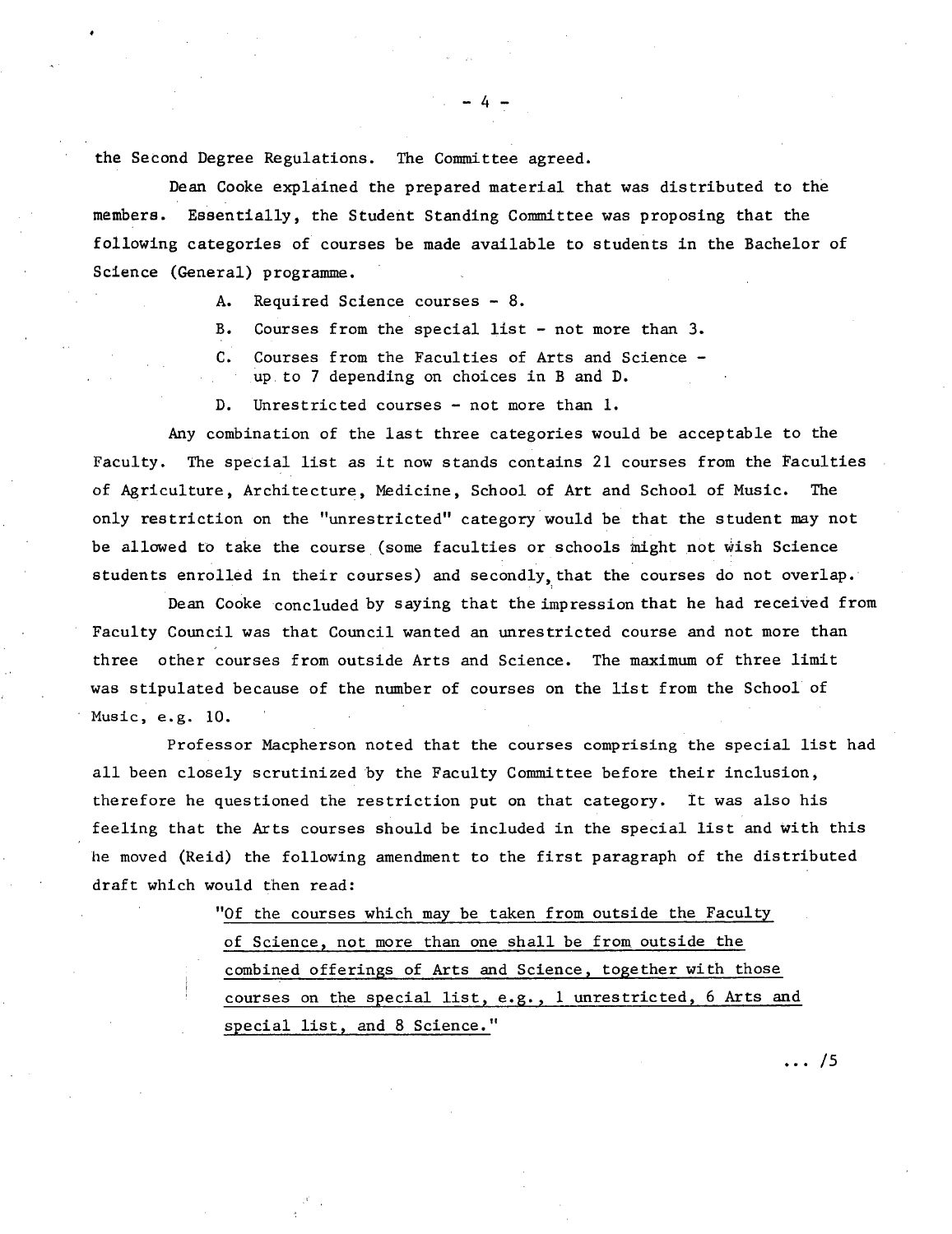In reply to the amendment, Dean Cooke stated that his Committee, being unable to establish appropriate criteria to evaluate courses, had recommended identifiable blocks of courses. The Arts courses, some of which do not have the substance Science would like, have as a group a common factor; that is, their objective to constitute a general degree. The same applied to the courses on the special list. These courses may not be similar to Science courses, but they are appropriate to the Science student.

The vote on the amendment showed three in favour and three against. Dean Cooke requested that, because the amendment was in opposition to the Student Standing Committee draft, the amendment and the draft both be sent forward to Faculty Council, the draft as the Student Standing Committee's feelings and the amendment as the Executive's. This was agreeable to the mover and seconder. Dean Cooke moved (Isaac) that:

# "both the Committee's views and the Executive's suggestion be forwarded to Faculty Council."

 $Unanimous.$ 

In response to a question, the Chairman developed his view of the effects these suggestions would have on the Faculty, if implemented'.

While the regulations read that a student must take at least one course from outside the Faculty, there was no focussing of attention on the fact that our present regulation would permit eight courses in Science and seven from faculties other than Science. To spell out one "wild" course and the possibility of "not more than three" from another list, was to draw attention to this. Most students, in his opinion, would certainly take the one "wild" course. For every student, one course constitutes 7% of the total. It is perhaps improper to advance a nonacademic reason to a committee, but this opening up to outside courses could cause a very severe reduction in U.G.S.C.H.'s (undergraduate student credit hours) to which the Faculty was tied. The Faculty is under severe pressure from without as it is. It should be noted that not only academic staff but support staff and supplies and expenses are all tied by formula to student enrolment. To decimate the Faculty in the name of liberalization would surely have unfavourable academic consequences to the students and to the courses we were offering, and the Faculty should realize this.

 $\ldots$  /6

 $-5 -$ 

**4**